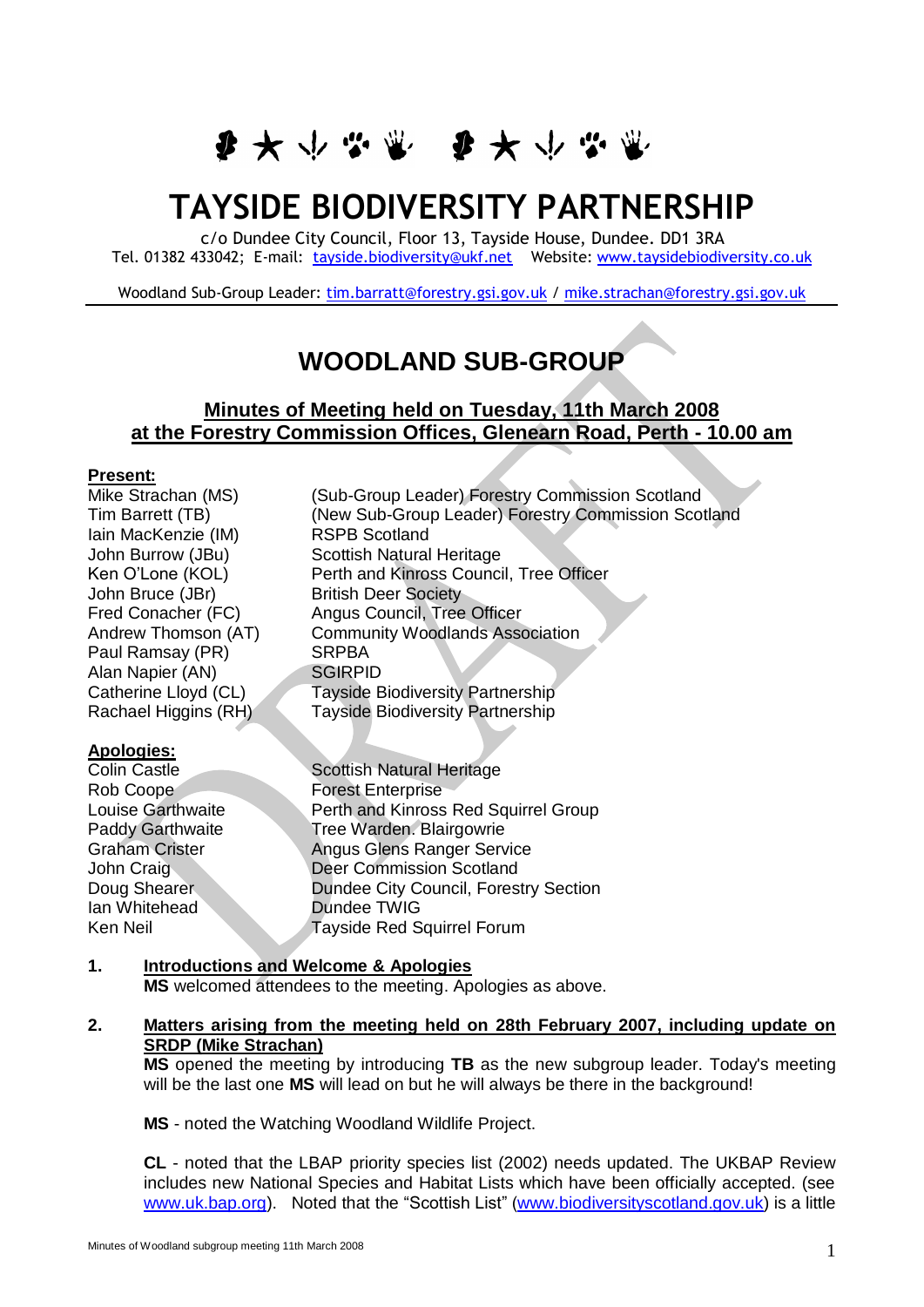too detailed. SNH is looking at specifics. In the meantime, the LBAP list is a useful resource for developers and planners.

*Scottish Rural Development Programme* - Current applications will start with Statement of Intent (hopefully from 7th April 2008). Beneficiaries should produce an outline of proposals which may go from red - meaning it can be amended, to amber - meaning it can be improved, before hitting the green light. There is no functioning IT system to process, but applications can be done online. The Statement of Intent should be focussed on the appropriateness of a project. **FC** - is it still appropriate for Local Authorities to apply? Are there IACS registrations? **MS** - Local Authorities can apply - it is open to all landowners. **MS** - noted there is nothing to say who the applicants can or cannot be. Firstly make up a Statement of Intent, then work up the full application (April/June) and finalise with a full proposal. **JB** - asked when the thumbs up would be if an application was likely to be considered? **MS** - end of April likely. SRDP website has menus for Access Options, Land Management Options and other details. SAF / IACS information will be available soon and GPS information for Forestry. It will be a single application form - applications to be in by 15th May. **JB** - if it is consolidated will it be on farm basis? **AN** - it is based on 2005 format.

**FC** - asked about applications for putting a new roof on a church hall? Would an IACS business reference number be needed? **MS** - asked if this would be applying under Leader? **AN** - an example would be applying for various community woodlands and other church halls. **MS** - if there are measures in to improve any vernacular buildings one would need a Business Reference Number; a church hall can apply for a BRN. If applying through Leader, you need a BRN. **AN** - there are special categories for a variety of businesses for SRDP BRNs. Applications can come in from community groups. **MS** - gave the example of the Carse of Gowrie Orchards Project - queried that funding is not necessarily being tied to the land but there is a need for external funding for it to become a trans-national project. **AT** - if there are no assets but the organisation has been formally constituted then getting a BRN should be fine. **TB** - BR numbers can be off-putting for businesses.

**MS** - the system goes live on 7th April but statutory implementation may cause a slight delay. Leader funding is expected to match 50/50. Bear in mind double funding, for example re-instating a walled garden. Community events should come under SRDP and others under Leader - but may end up having the same BRN. There is some interesting information available on business opportunities such as funding for anaerobic digesters. **AN** - 3 years given for projects to get up to standard e.g. for slurry storage. If there are no trees or there is a LFA (Less Favoured Area) would this affect it? **AN** - they look at land type, quality and situation.

#### **3. Tree Wardens in Tayside: Brief Reports (see page 6)**

Action points arising:

(a) Potential for joint events/training

**ACTION - KO to talk with TB**

(b) PKC Tree Warden Newsletter

#### **ACTION - KO to get list of community councils**

#### **4. "Bringing the Tayside Red Squirrel Groups Together" - update by KN, Red Squirrel Officer**

**CL** - gave apologies for **KN** - whose Red Squirrel Meeting clashed with today's sub-group meeting. **FC** on behalf of **KN** - noted that **KN**s post was in jeopardy due to lack of funding but has recently been told his post will remain for another 6 months. "Meet the Neighbour" Red Squirrel packs are being produced. Noted that DCC has been culling Grey squirrels from Monifieth in the hope that the Reds will return. Angus and Tayside Libraries have been getting the Red Squirrel Road Show promoted. There has been distribution of the Perthshire leaflet throughout Red Squirrel contacts in Tayside. All **KN**s work is finally rolling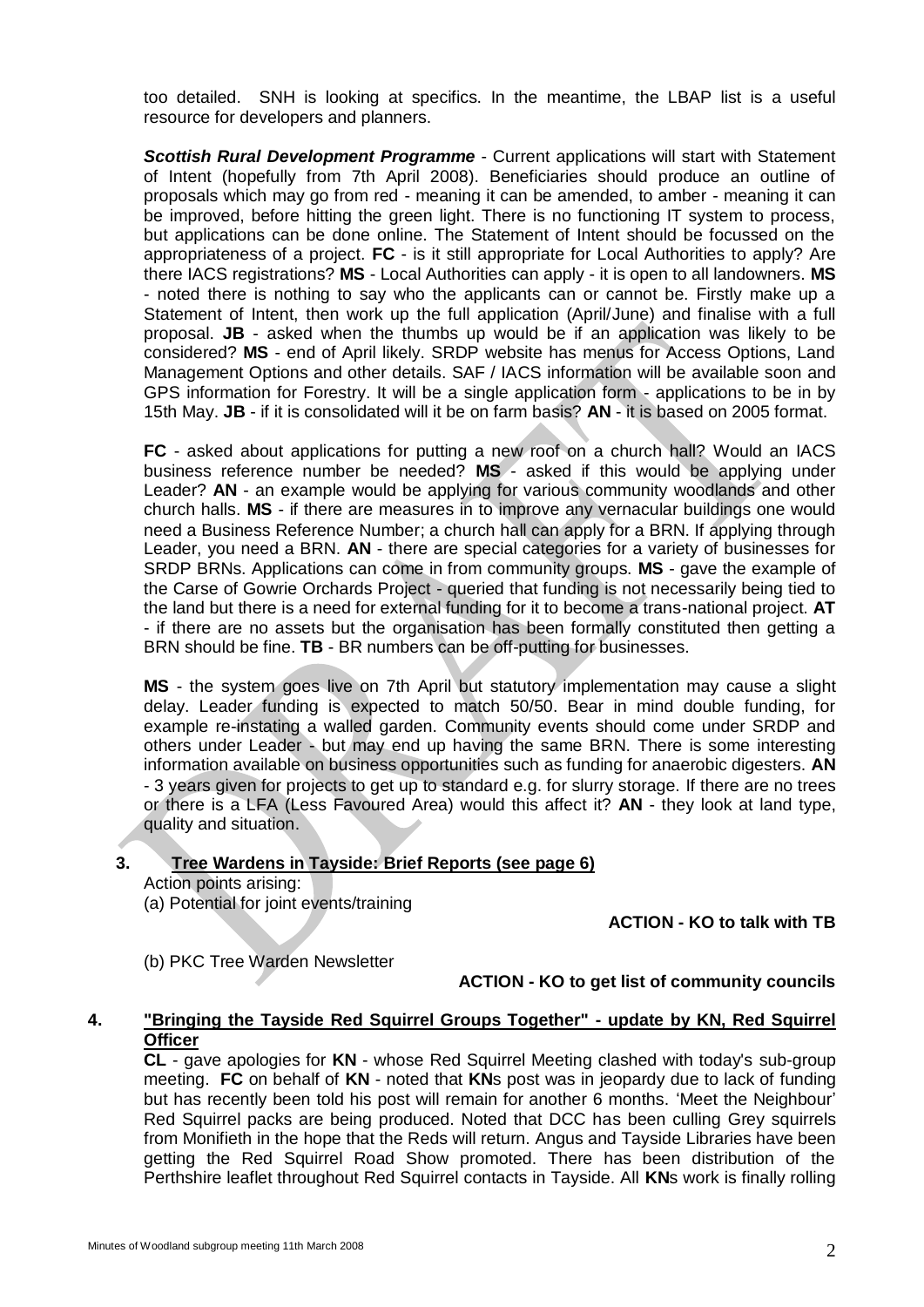out and the website is up and running. Idea of the Dundee Red Squirrel Project becoming the Tayside Red Squirrel Project has evolved.

**MS** - there has been a lot of debate over the last 2 or 3 years about funding for Project Officers. FCS wants to sort this out (an issue raised nationally). It may be possible that Leader could provide funding for the next 12 months. **JBu** - a proper budget is needed for a decent length of time. **MS** - agreed, they are looking seriously at this - we can't afford to lose **KN**.

#### **5. Community Woodland Association Presentation (see page 7)**

#### **6. Woodland Training Events**

**CL** - highlighted Scottish Biodiversity Week (19th - 25th May) – members with any events planned during that week please let **RH** know as soon as possible so the details can be put on the website.

# **ACTION - all to send possible ideas to RH ASAP**

**MS** - some training events can tie in with **KO**s Tree ID and silvicultural courses. **KO** to be in touch. **FC** - has got back to TBP with their events on behalf of Angus Ranger Service.

# **ACTION - KO to be in touch with TB / MS**

# **7. Woodland Subgroup Project Proforma - Brief Updates**

*Green Tourism Initiative -* Adrian Davis, Naiad Consultants, Birnam: Wild Outdoors. There is a new study into Red Squirrel Watching in Tayside as a tourist activity. There may also be Otter / Pine marten watching sites tied in with the Watching Woodland Wildlife Project at the end of March, hosted by Big Tree Country (BTC). An example might be a hide built in the Glen Tilt car park to see Red squirrels; Loch of the Lowes - Ospreys and Pine martens, Otters at Atholl Estates; Fallow deer at the Glack.

Sites are now being considered and it is currently at the second round of HLF applications. The Crieff area is going to be a big focus for the next 6-9 months.

*Woodland Management Awareness -* This will be tied together with the training events proposed.

*Management of Non-timber Forest Products -* Reforesting Scotland (Alison Dyke): conference end of year perhaps in Pitlochry. Oak inoculated - truffles. Non-timber forest products in Germany - include water extraction, seen to be progressing. **MS** - noted that the soil type and PH will need to be tested and that young trees would be needed (not on existing woodland). **FC & PR** - interested in looking into this.

**ACTION – MS/TB to obtain details about the Reforesting Scotland conference**

*Tayside Red Squirrel Conservation -* Ties in with the Green Tourism Initiative.

*Tayside Wildlife Tree Project -* **CL** - Discussing funding for education packs - hopefully sometime this year to tie in with wildlife education.

*Woodland Grazing Initiative -* **MS** - there are 18 projects across Scotland and 5 in Tayside. Two of these are Juniper woodland; 1 birch woodland at Rannoch; 1 broadleaved; and 1 at Atholl Estate. . The Juniper site is very interesting; working with SNH, aiming to change the status to SSSI. The juniper woodland at Dunkeld is still in decline and not recovering. There is low viability for sowing seed on site (may be that grafting old root stalks is necessary). It is early days but the grazing regime can be looked at around the old bushes - this may be affecting it.

**MS** - there is also very old juniper woodland at Balnaguard - all bushes on the leeward side are in decline; this could be sheep causing compaction problems. Others suggested voles,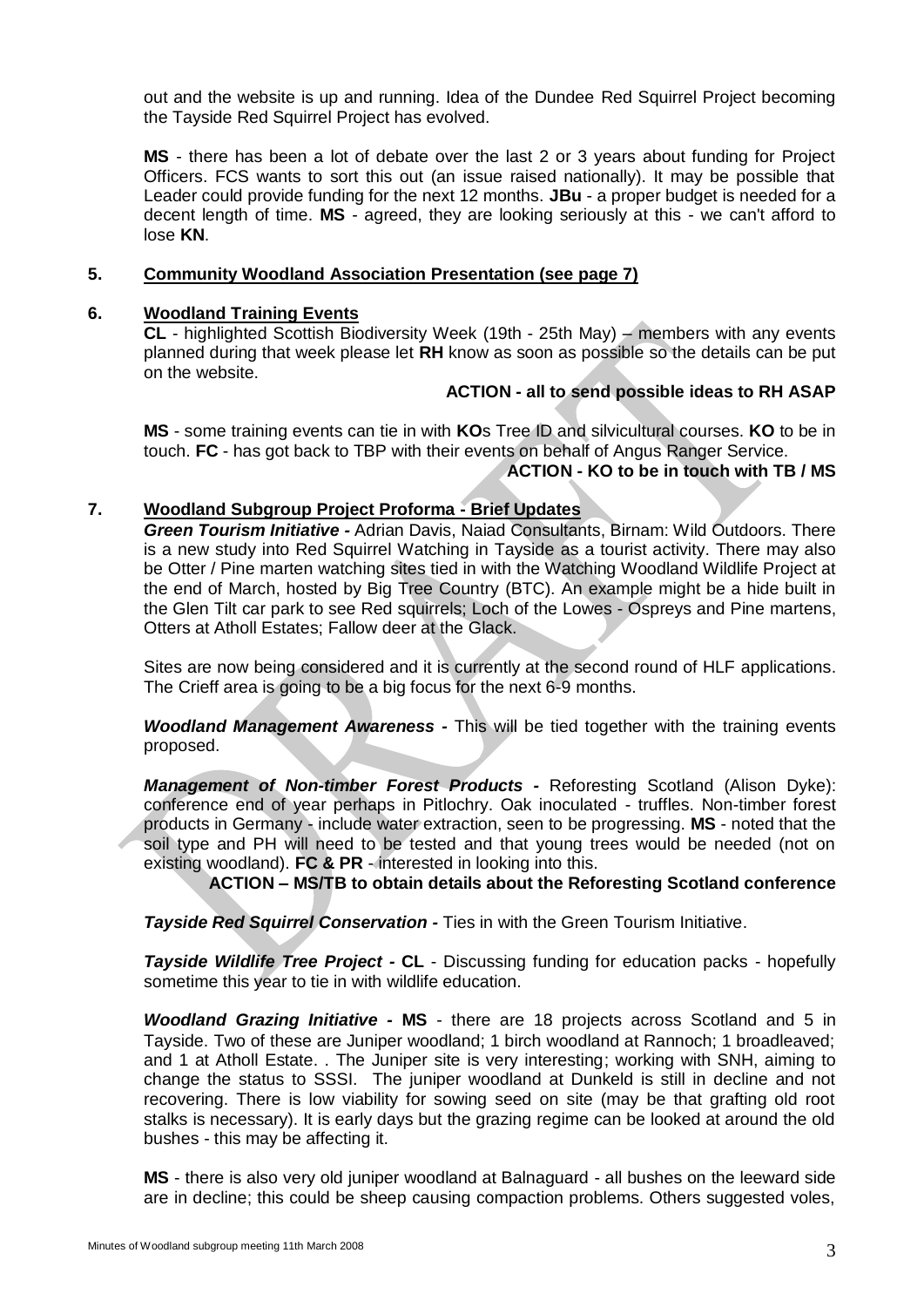too much nutrition or the MOD playing a part in the decline. **FC** - suggested a long cycle of seeding is required.

**MS** noted this project was part of a much bigger Scotland-wide scheme. It is tied in with the Juniper Plantlife Project. SNH are putting research in and also SITA TBAF funding applied for further research. This will produce a lot of information but will still be only a small part of a bigger picture. It is all about looking at woodland management properly.

*Ancient Tree Hunt -* The project now falls under the Woodland Trust Ancient Trees Survey which includes status and type. Looking at Rural Schools and incorporating short walks e.g. Dunning Ancient Tree Hunt - lots of hits on website.

**KO** - noted the Woodland Trust asked if they could use the Tree Wardens to help out with leaflets etc. **KO** will pass on the information re. Ancient Tree Hunt. **FC** - training of verifiers commented that the Woodland Trust is trying to build up a network of official verifiers. **KO** asked for ancient tree verifiers.

# **ACTION - KO to circulate info re: Ancient Tree Hunt**

**MS** - noted the oaks at Burghmuir that were planted in 1714 and that when they were 7 years old the locals were selling broom for thatching at the time. **KO** - mentioned unfortunately a lot of local residents complain that certain trees are too big.

#### *Tayside Juniper Project -* Already covered above.

*Carse of Gowrie Orchard Project -* **CL** - noted that the project is multi-faceted; a local Orchard Forum has been set up. People are keen to safeguard the orchard trees in the Carse - there has been funding from the FCS and PKCT to carry out surveys. Out of the 51 orchards in the Carse, nine are in desperate need for safeguarding. Noted the seminar organised by the TBP last year at the Inchture Hotel attracted 85 people (and there were 40 apologies!). There has since been a December 2007 and January 2008 meeting of local orchard owners and residents. The idea is to have the Historic Orchards Forum under the wing of the Carse of Gowrie Group. This will still need help from FCS, TBP and PKCT.

The initiative will also be tying in with the proposed Scottish Children"s Orchard idea based on the highly successful Glasgow Children"s Orchard. There have been a variety of successful community events held, such as the TBP"s School & Community Orchard workshop in Errol (35 attendees) and a winter pruning training course (max 16 attended). There will be pollination and summer pruning/grafting workshops later this year. A Glendoick Garden Centre Apple Day is on the agenda to also bring in local foods. Buglife Scotland will be working with the TBP on a national "orchard invertebrates" poster leaflet. This will link in well with the People"s Trust for Endangered Species orchard wildlife booklet that CL has permission to re-write. There is interest in running lichen ID courses and Butterfly Conservation Scotland is also keen to run moth nights in the Carse orchards.

**MS** - noted the monthly Perth Farmers Market and how the orchards project could be promoted on the back of this; something like Newburgh"s Plum and Apple Fairs which have been so successful. The project could also tie in with the Enchanted Forest at the Pitlochry Autumn Festival using local fruits and perhaps Isabella"s Preserves (Edzell) who are keen to be commercially involved on a local level.

**JBu** - noted his interest in lichens and flora associated with orchards. **MS** - noted there was once a huge 37 acre orchard in the Carse. The Clyde Valley is the only other area in Scotland to have a lot of orchards scattered along it. **CL** - mentioned the strong winds in January that have taken many trees down. **MS** - there was mention of setting up a new traditional "museum orchard" with a landowner. **IM** - noted that RSPB has a strong interest in the Carse. **MS** - mentioned Gleneagles Hotel and their interest in getting involved with Big Tree Country. **JBu** - do we have contacts for the Carse of Gowrie Orchards Forum? **CL**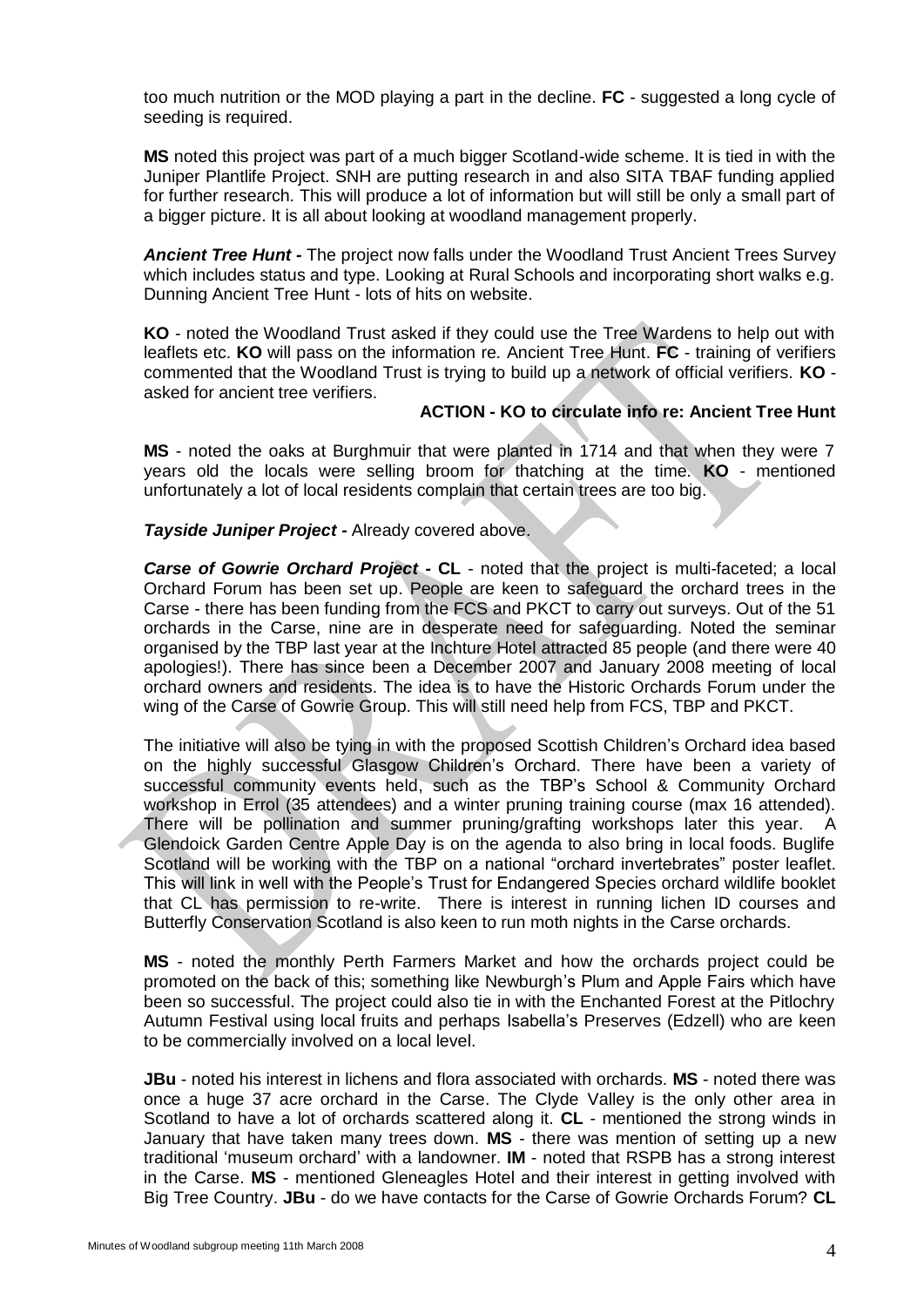– the TBP has been administering the various seminars/workshops and will gradually pass over the task to the new Forum; a comprehensive database is being amassed.

# **8. Round-the-table Partners' Project Updates (not under project pro-forma)**

**MS** - gave rundown on the part Gleneagles Hotel will be playing - the hotel began a tourist tax for the orchard project whereby £1 was donated per room per night which would go directly to the project. The Lake District has long done something similar and generates around £1 million per year. There is the idea of getting a Tay Orchard Walk together - from Newport to Perth, and from Perth to Dundee. There are so many opportunities. There is hope that Leader can provide funding to appoint a project officer to take it forward. Ideas about bringing cider production to the Carse - monks at Newburgh made it the first commercial place for whisky making. Peelwalls Cider (Berwick) is keen to discuss a potential "hub" for the collection of Carse apples for use in their Scottish cider. They would also consider special packaging/marketing of the Carse cider.

**TB** - pointed out that there are unique fruit species found in different areas. Some species for example may have a huge sugar content which is great for cider - others may be better for grafting - most don't breed true to seed. **MS** - agreed. The Glendoick Apple Day will have to consider this. **CL** said that John Butterworth and Willie Duncan, both "Scottish apple gurus" would be at the Apple Day to help identify fruit brought to them. **MS** noted that at Aberfeldy Castle (Archibald Menzies) stock was grown on safely due to the commercial aspect.

**CL** - mentioned the Core Paths Network and that the first Orchard Trail is being completed at Port Allan. Noted that the Blossom Weeks and Apple Days in Herefordshire (under the "Big Apple" banner) were highly successful. **AT** - noted funding generated at Hereford; they have community shares in orchards which guarantees good business. **MS** - suggested that landowners could open their orchards to the public on specific weeks of the year, and remain private year round. Megginch Castle already does this for their gardens as part of the Scottish Garden Open Scheme. **FC** - noted the access law making things difficult with walled gardens. **MS** - noted Lindores Abbey orchard used to be part of the market garden connected with Falkland Palace. There are also orchards at Scone Palace.

**CL -** noted there is lots of orchard information on the TBP website under *news*. Also [www.centralcoreorchardnetwork.co.uk](http://www.centralcoreorchardnetwork.co.uk/) is currently being set up and will ultimately contain information on school and community orchards, tourism and orchard management advice. CL also noted that orchards are a priority in Tayside and now recognised in the UKBAP as a priority habitat.

# **9. Any Other Business**

**MS** - mentioned the Moths and Orchards that are becoming a UK wide priority.

**FC** - mentioned the National Tree Week Project; funding from SNH has ceased due to SRDP. Asked for ideas to ensure the event's continuation. The Wildlife Trees Project is part of this larger initiative and the aim is to get pilot sites through SITA TBAF funding etc. The 23rd April is the next quarterly deadline for SITA TBAF applications – details via [www.taysidebiodiversity.co.uk](http://www.taysidebiodiversity.co.uk/) (click on "funding").

**CL** - noted that it would be good to update the website in time for Scottish Biodiversity Week. Asked all if they would come back with comments before May.

**ACTION - ALL** 

# **10. Date and format of next meeting**

**TB** - suggested a site meeting at the orchards? Date of next meeting to provisionally be Tuesday 30th September 2008 at Living Field Studies Centre, SCRI, Invergowrie.

**ACTION - TB to liaise with CL**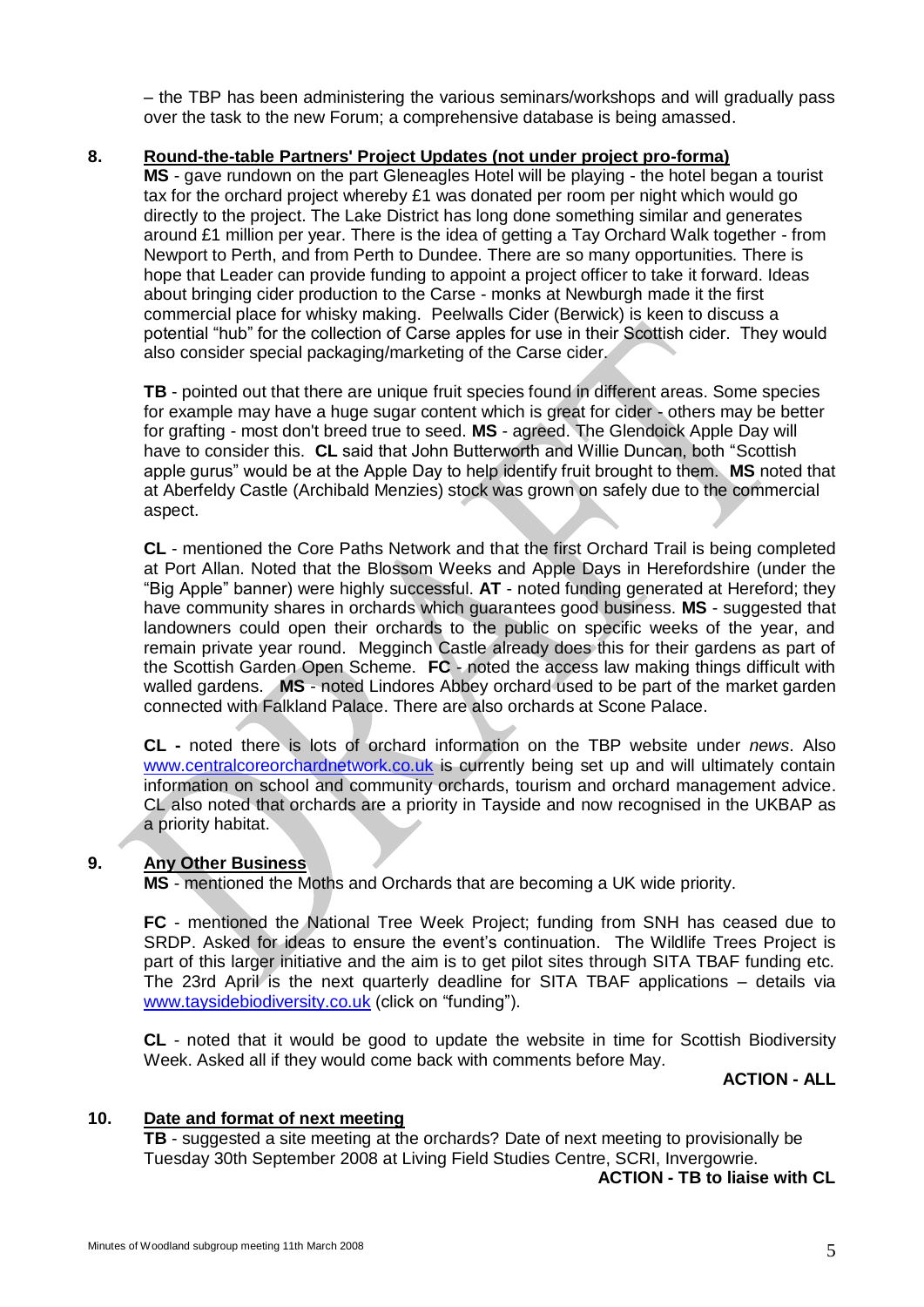

# **Tree Wardens in Tayside: Brief Reports by Perth & Kinross, Dundee and Angus**

**Ken O'Lone PKC -** brief outline of work undertaken by the Perth & Kinross Tree Wardens between April 2007 and Mar 2008:

- 45 Tree Wardens across Perth and Kinross
- 7 training sessions funded and held by the Council
- participation in CL"s events
- annual trip to Faskally Woods

Issues and Publications:

- Tree Guardian (from the Tree Council) x 4 publications per year
- produced their own Treelife Newsletter inhouse & published by Council x 2 per year
- one Tree Warden set up a Tree Warden Group on Google for sharing information. This webpage includes information on tree planting etc., and is a big step - login details will be sent out soon.
- various site visits with KO and RB to see projects with Tree Wardens and getting their input.

Training Sessions and Site Visits:

- Kinnoull Hill Woodland Ecology
- Craigie Hill Seed Collection, Tree Health Walks and Winter Tree ID
- Bats & Trees (TBP training session) implications etc.

Brief outline of future work to involve Tree Wardens:

- 8 training sessions planned over the next year
- 6 other events CL"s TBP events
- the coming year will be much the same structure as last year with different topics). Hoping to invite Tree Wardens to lead events and sessions, there are a few with specific skills such as Countryside Rangers.
- hope to get Tree Wardens more involved with the scheme and have more training sessions (include Donald McPhillimy)

In December **KO** got all the Tree Wardens together and introduced new ideas such as learning about silviculture, local access, establishing community woodland and how to survey trees. Managing for biodiversity is also a hot topic. The agenda has changed over the past 10 years - he has seen new ideas arise about tree ID and trees and the law. All agreed about the need to deal with the conflicts relating to trees. **MS** - with regards to training events it would be worthwhile talking to **TB** about things - there is a lot of overlap here such as dealing with farmers and silviculture; there could be a few big events organised though a joint initiative.

#### **ACTION - KO to talk with TB**

**TB** - gave apologies from **IW**. The Dundee Tree Warden Scheme is starting to get off the ground but there have been issues regarding insurance. The Public Space Strategy consultation and Urban Forest Strategy will start this year. There is a new site of 4 hectares of new planting to start this year together with publication on Dundee's heritage varieties.

**Fred Conacher -** there is no Tree Warden Scheme for Angus as it takes a lot of effort and he is so busy himself. He is the only Tree Officer in Angus - there are two in Perth & Kinross. **KO** - 25% of his time used to be spent on the Tree Warden Scheme, now it is a lot less. It is now more focused and the Wardens take more on themselves. The Newsletter takes up a lot of his time. **AT** - noted that it was a shame that such a high quality newsletter goes to so few people. Does it get sent out to every community council? **KO** - will get a list of each community council and send on to them. Also trying to get it onto the website. **CL** said she could put the publication on the TBP website.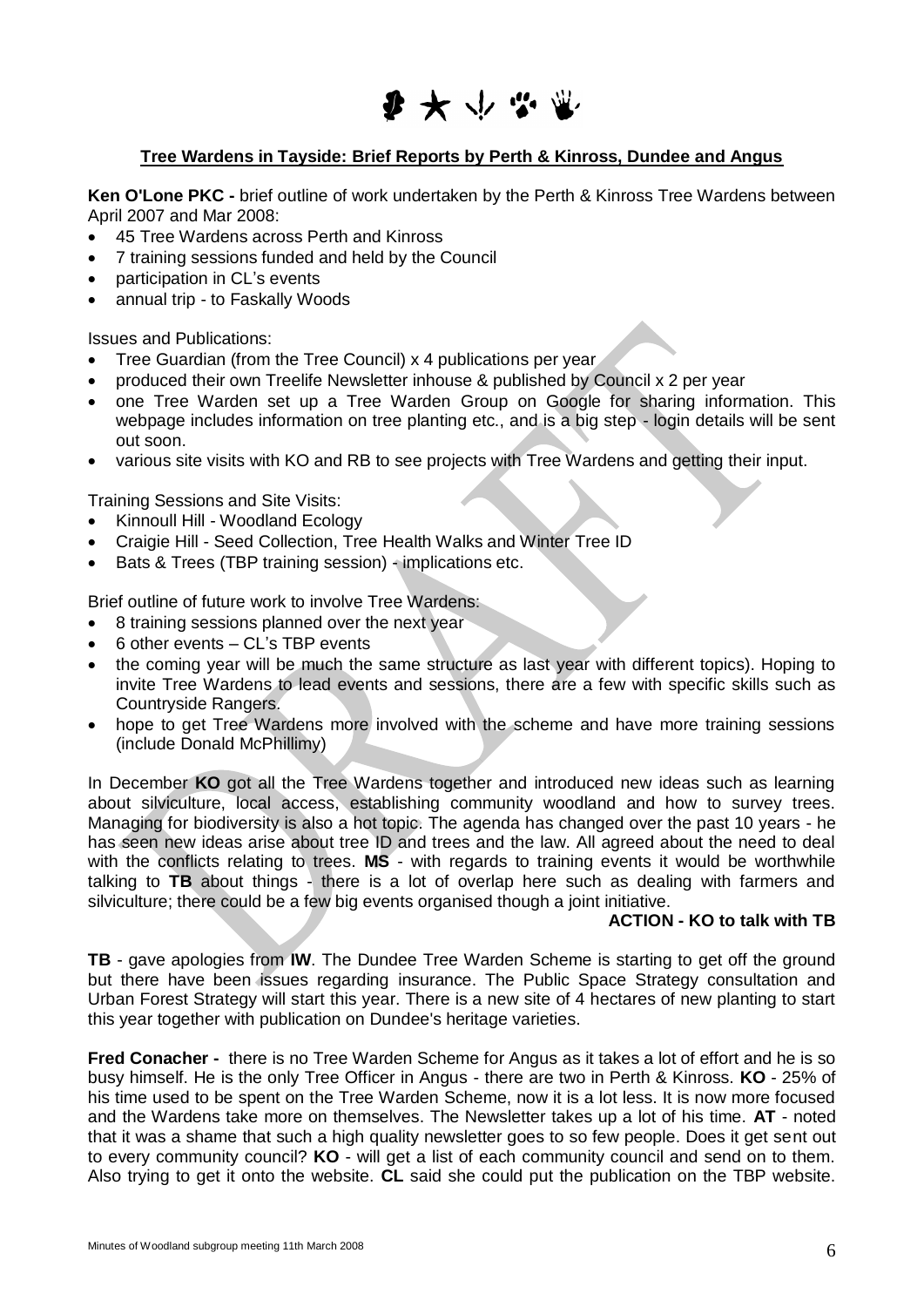**MS** - noted the new publication - Policy Statement on Access, Recreation Forestry Estate; will be getting more.

**ACTION - KO to get list of community councils and liaise with CL re website**



# **Presentation by Andrew Thompson of Community Woodland Association**

AT has been working at CWA since September 2007. The CWA are grateful for the Lottery funding bid and FCS funding which helps boost support for the Association. The CWA is about sustainable forests for sustainable communities. It began in the late 90's; 2000 the first big conference was held. Various community woodlands have taken hold since 2003. They work closely with the FCS and various land management organisations. They also have strong ties with the Dunning Community Woodland Association (which AT was closely involved with) which is 20 hectares in size.

What is a Community Woodland?

- the local community has significant control
- community owns or leases land, or works in partnership with FCS or private owners
- woodland is managed BY communities FOR communities.

What are the Benefits of Community Woodland?

- recreation
- **•** biodiversity
- interest and education

The drive to maintain something often comes from a threat that has been seen. Professionals see the land as a resource to address a variety of community issues such as employment, education and health, community development or sustainability of economy.

Employment opportunities -

- tourism initiatives
- independent operators potential
- affordable housing
- biofuels
- **•** forest rangers and education staff

There has been full time employment arranged within Dunnet Forest Trust around the Sitka spruce management.

Education opportunities -

- primary and nursery schools
- special needs, adult and excluded groups
- Forest Schools programme training provision beyond the school curriculum

Community Development -

- confidence individually and collectively (e.g. Dunning Community Woodland Trust came together with the Council to part-own the woodland and the Council have built a new path for safer access)
- wellbeing, physical and mental health benefits woodland can offer a great deal
- ambition, ownership, housing, entrepreneurship sustainable economy.